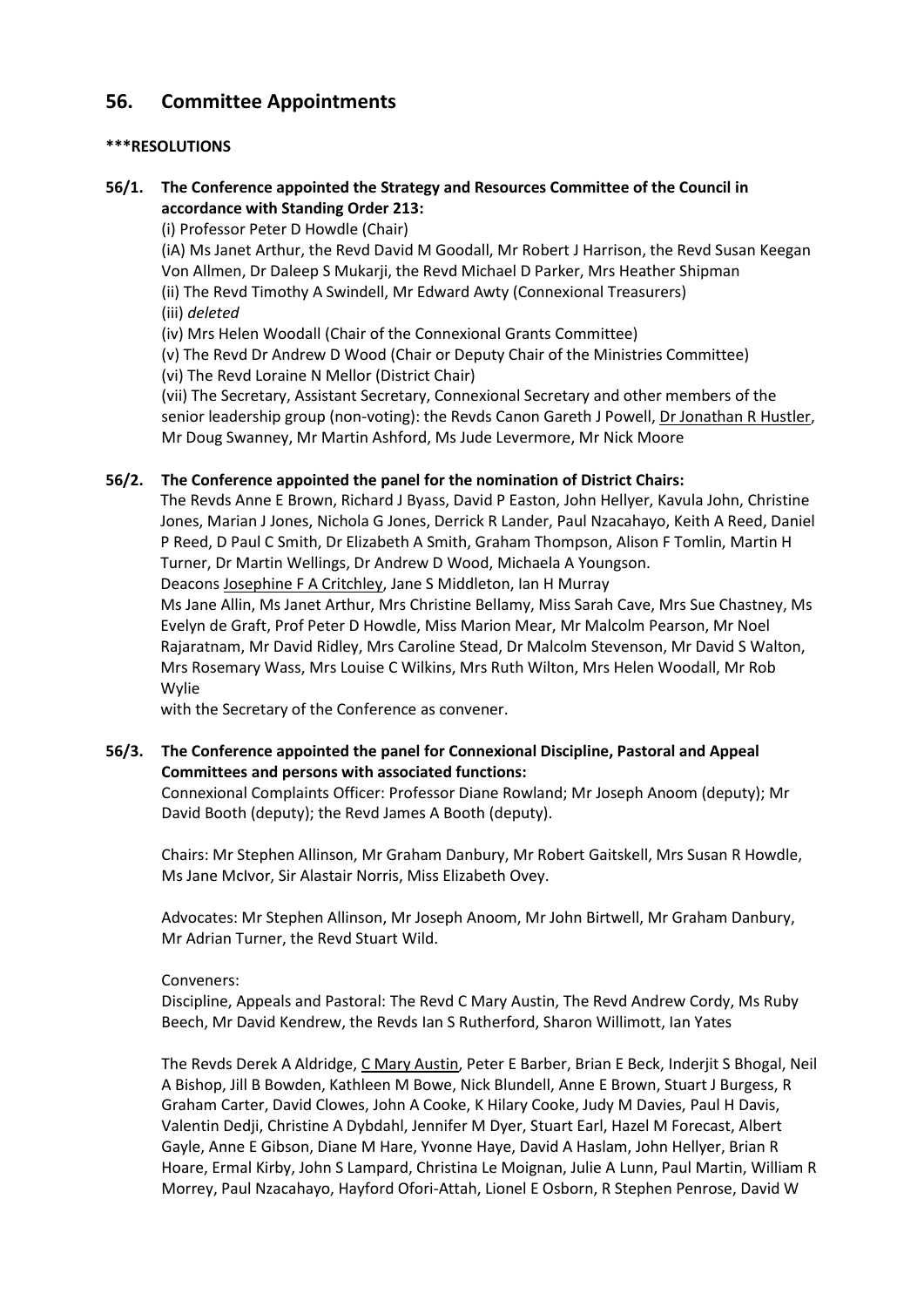Perry, Stephen J Poxon, Kathleen M Richardson, Neil G Richardson, J Roger Roberts, John D Robinson, Ian S Rutherford, Calvin T Samuel, D Paul C Smith, Ian Souter, Kenneth Stokes, Thomas J Stuckey, John B Taylor, G Jeff Thomas, Alison Tomlin, Martin H Turner, C Norman R Wallwork, Peter Whittaker, Julia M Wiktorska, Sharon Willimott, Ian Yates.

Deacons Eunice Attwood, Kate Barrett, Denise Creed, Sue Culver, Jane Middleton, Myrtle Poxon, Marion Sharp, Rowland H Wilkinson.

Mrs Jane Allison, Mr Donald B Appleyard, Ms Ruby Beech, Mr John A Bell, Mr Simon Birks, Mrs Stella Bristow, Mrs Teresa Broadbent, Miss Joan Charlesworth, Mr Dudley Coates, Mr John Connor, Mr Colin Cradock, Mr Andrew Cross, Ms Gillian Dascombe, Mr Brian Davies, Prof Peter Howdle, Mrs Sophie Kumi, Mrs Judy Jarvis, Dr Mary Jefferson, Mr David Kendrew, Mrs Ann Leck, Mrs Helen R Letley, Dr Edmund I Marshall, Mr Leon A Murray, Mrs Nwabueze Nwokolo, Mrs Sonia J O'Connor, Mrs Margaret Parker, Mrs Ruth Pickles, Mr Timothy Ratcliffe, Mrs Jean Schroeder, Mr Stephen Schroeder, Dr Alan Thomson, Mr Brian Thornton, Mr David Walton, Mrs Rosemary Wass, Mr Ivan Weekes, Sister Eluned Williams.

### **56/4. The Conference appointed the panel for Connexional Complaints Teams:**

The Revds Catherine H Bird, Timothy J Bradshaw, Victoria O Bravette, Hilary Cheng, Molly Chitokwindo, L E Maree Farrimond, Andrew F Goodhead, Keith Harbour, Christopher Jones, Simon H Leigh, Henry Lewis, Brenda Mosedale, Nicholas A Oborski, Stephen Penrose, Valerie Reid, David M Shaw (A), Dr Jennifer H Smith, Mary R Teed, Paul S Weir, Ruth E Whittard, Stuart Wild, Linda M Woollacott

Deacons Donna Ely, Myrtle Poxon, Stephen F Roe, Deborah L Wilde

Miss Maureen Anderson, Mr Graham Arthurs, Miss Joan Ball, Mr Peter Binks, Mr John Birtwell, Mr David M Chandler, Mr Leo Cheng, Mr Peter Dawe, Mrs Eve DeGraft, Mr David Djaba, the Revd David R Ellis, Dr John Jefferson, Mr G David Kendall, Mr David Kendrew, Mr Chris Kitchin, Miss Kathryn Larrad, Mr David Laycock, Mrs Ann Leck, Mrs Nwabueze Nwokolo, Mrs Jean Schroeder, Mr Stephen Schroeder, Mr John Scott, Mr Ray Warren, Mr Graham Wilson

### **56/5. The Conference appointed the Ministerial Candidates' Selection Committee:**

The Revds Joanne Archer-Siddall, Rachel A Burgess, Richard J Byass, Jane H Carter, Molly Chitokwindo, Alan Combes, Deborah A Cornish, David R Emison, Barbara T Evans-Routley, Matthew R Finch, Vivienne M Gasteen, Susan J Griffiths, Gareth J Higgs, Dr David Hinchliffe, Christine M Howe, Ian J K Hu, Catherine Hutton, Kavula J John, Graham R Jones, Prof Teddy Kalongo, John S Lampard, M Susan E Lawler, Dr Jane Leach, Julie A Lunn, Jonathan E Mead, Andrew C Moffoot, Dr Ian D Morris, Faith Nyota, Nicholas A Oborski, Paul Nzachahayo, Stephen E Robinson, Dr Joseph B Suray, Nutan Sandhya J Suray, Rose A S Westwood, Susan J Wigham, D Paul Wood [SO 320(1)(i)], Ian J Worsfold

Deacons Guy Austin-Bride, P Jane Gibson, Richard D Goldstraw, Eleanor Griffin, Julie A Hudson, Belinda S Letby, Ian Murray, Suzanne Peat, Sylvia R Phillips, Myrtle A Poxon, Kerry R Scarlett, Angela Shereni, Marilyn O S Slowe, Lynne R Sylvester-Tonge, Janet H Thomas

Miss Victoria Aggasild, Mrs Akua Agyepong, Ms E Jane Allin, Mr Richard Armiger, Mr Rob Cooper, Ms Sarah Dixon. Mrs Janet Dobinson, Mrs Sylvia Gnanapragasam, Mrs Glena Griffin, Mrs Elaine M Grout, Ms Sylvia Hart, Miss Sharon Lam, Mr Phil Langdale, Mrs Dorothy Lumley, Mrs Hayley Moss, Mrs Grace Penn-Timity, Mr Alfred Philpott, Mrs Maxine Scott, Mr Michael Sharpe, Dr Rachel Starr, Mrs Karen Stefanyszyn, Mrs Anne Vautrey, Mrs Denise Tomlinson, Dr Margaret Williams, Dr Bart Woodhouse

The Warden of the Methodist Diaconal Order has the right to attend but not to vote.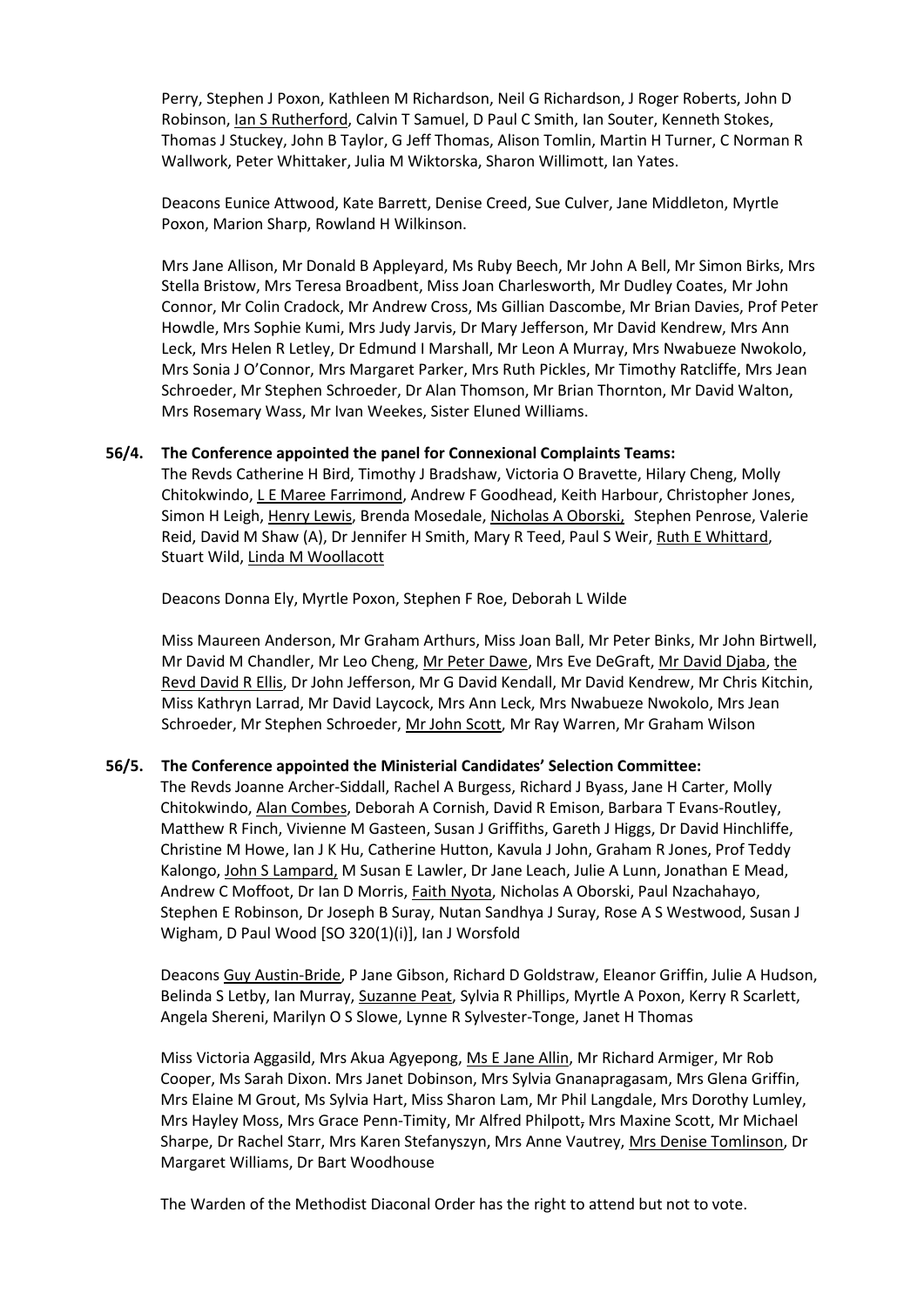**56/6. The Conference appointed oversight tutors [in accordance with Standing Order 321(5)(b)]:** *(Where more than one oversight tutor is appointed for the same institution one shall be identified as having oversight responsibility. In the following list, that person is identified by an asterisk.)*

## **Queen's Foundation, Birmingham**

\*The Revds Dr Jane V Craske, Dr Jonathan Dean, Gary P Hall, Dr Paul Nzacahayo, Dr Judith A Rossall; Deacons Eunice Attwood, Kerry R Scarlett

## **56/7. The Conference appointed the Faith and Order Committee:**

The Secretary of the Conference: The Revd Canon Gareth J Powell.

The Secretary of the Committee: The Revd Dr Nicola V Price-Tebbutt

Deacon Eunice Attwood, the Revd Dr David M Chapman, Prof Beverley Clack, the Revd Dr Keith Davies, the Revd Dr Jonathan Dean, the Revd Ruth M Gee, Prof Tom Greggs, the Revd Gary P Hall, the Revd Dr David J Hart, Mrs Susan R Howdle, the Revd Carole Irwin, the Revd Prof Teddy Kalongo, the Revd Dr Jane Leach, Prof Judith Lieu (Chair), the Revd Dr Michael Long, Deacon Karen McBride, the Revd Mark Rowland, the Revd Dr Jennifer H Smith, the Revd Simon C Sutcliffe, the Revd Dr Martin Wellings.

## **56/8. The Conference appointed the Stationing Committee under Standing Order 322:**

(i) Lay Chair: Mrs Pamela Lavender

(ii) The Secretary and Assistant Secretary of the Conference: The Revds Gareth J Powell and Dr Jonathan R Hustler

(iii) Seven district Chairs and seven district Lay Stationing Representatives:

| South-East           | The Revd Nigel Cowgill        |
|----------------------|-------------------------------|
|                      | Ms Jenny Jackson              |
| South-West           | The Revd Dr David Hinchliffe  |
|                      | Mrs Biddy Bishop              |
| Wales/Midlands       | The Revd Jan Howarth          |
|                      | To be confirmed               |
| Yorkshire            | The Revd Gillian M Newton     |
|                      | Mrs Beverley Duffy            |
| <b>East Midlands</b> | The Revd Bruce Thompson       |
|                      | Ms M Frances Hopwood          |
| North-West           | The Revd Dr Sheryl M Anderson |
|                      | Mr Jain S A Henderson         |
| North/Scotland       | The Revd Stephen J Lindridge  |
|                      | Mr Bill Offler                |

(iv) No more than two Team members with responsibility for presbyteral and diaconal selection; and for the stationing of probationers: *to be confirmed*

(v) *deleted*

(vi) *deleted*

(vii) The chair of the Stationing Advisory Committee: The Revd Dr Jennifer A Hurd (viii) The Warden or deputy Warden of the Methodist Diaconal Order: Deacon Karen McBride (ix) The chair and a lay member of the Diaconal Stationing Sub-committee: The Revd Peter E Barber; Mrs Biddy Bishop

(x) The chair of the group responsible on behalf of the Stationing Committee for overseeing the matching of particular presbyters to appointments: The Revd Stephen J Poxon

(xi) The convener of the Stationing Action Group: The Revd Graham Thompson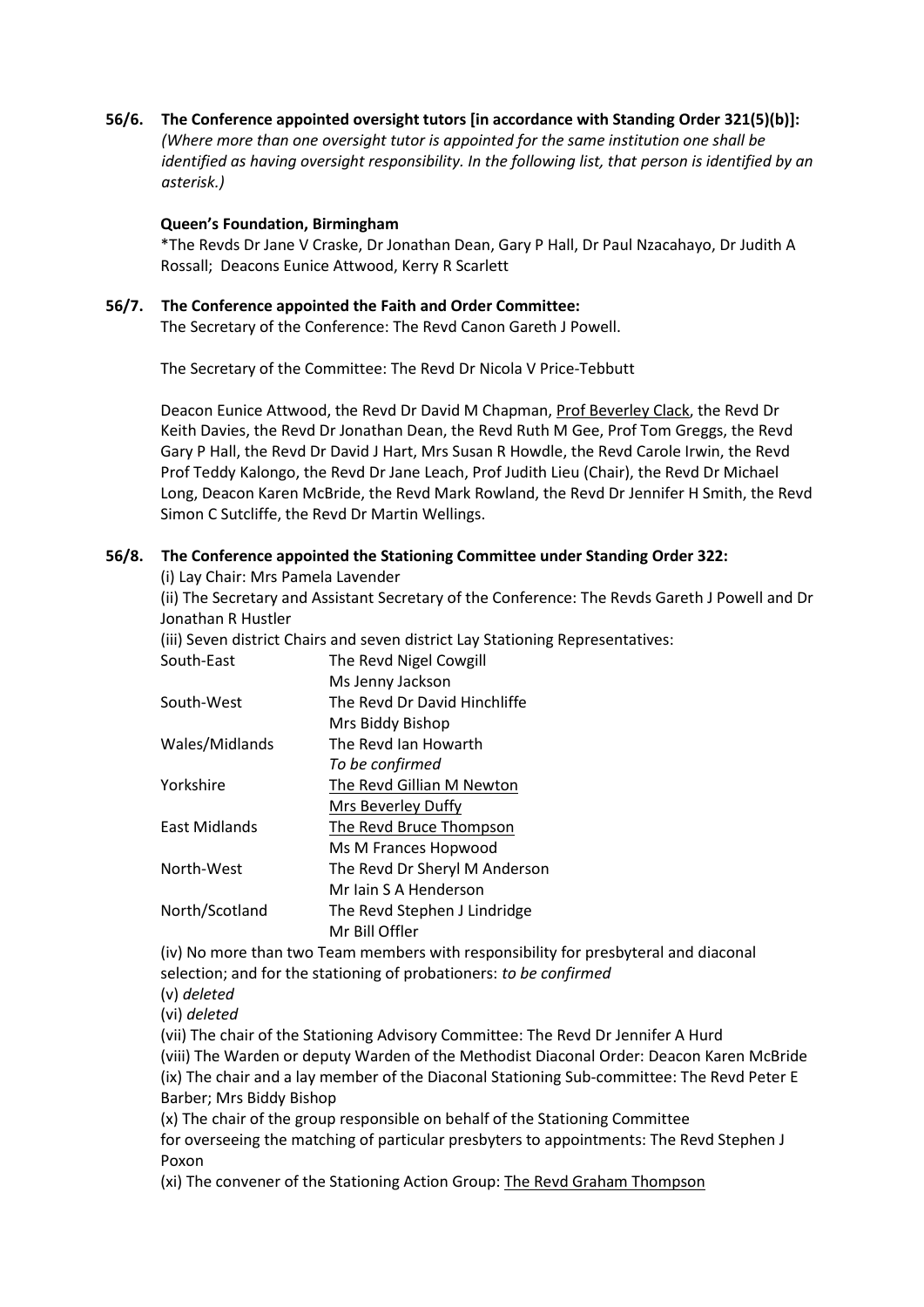## **56/9. The Conference appointed representatives to ecumenical bodies as follows:**

*(a) Conference of European Churches (CEC): 15th Assembly (30 May – 6 June 2018: Novi Sad, Serbia): 2 representatives*

The Revd A Peter Hancock; Ms Emma Johnson

*(b) Churches Together in Britain and Ireland (CTBI): Annual General Meeting*  Mr Michael P King

*(c) Churches Together in Britain and Ireland: Senior Representatives' Forum*  Mr Michael P King; The Revd Neil A Stubbens

*(d) Churches Together in England (CTE): Enabling Group* 

The Revds Dr Jonathan H Pye, Neil A Stubbens

*(e) Action of Churches Together in Scotland (ACTS): Members' Meeting:* The Revd Dr David P Easton; Mr Alan Henderson

*Alternate*: The Revd T Alan Anderson

*(f) Cytûn (Churches Together in Wales): Enabling Group*

The Revd Dr Jennifer A Hurd

*Proxies*: The Revds Dr Ian D Morris, Philip A Poynor

## **56/10. The Conference appointed the lay persons nominated by the Synod to the General Committee of the Relief and Extension Fund for Methodism in Scotland and notes the membership of the Committee as otherwise provided for in Standing Order 476(1)(i), (ii) and (iii) as follows:**

*(i) the Chair and Presbyteral Secretary of the Methodist Synod in Scotland and the Presbyteral Secretaries responsible for "Mission in Britain" and "Property" (being the 'ex officio Trustees' of the Fund);*

The Revds Dr David P Easton (Synod Chair); Dr Helen Jenkins (Synod Secretary); Allan Y Loudon (District Presbyteral Property Secretary); Nicholas Baker (District Church Life Secretary).

*(ii) Other trustees and the secretary and treasurer of the Fund and the lay secretaries responsible for ''Mission in Britain'' and ''Property'';*

Miss Maureen G Anderson, Mr David A Easson, Mr Phillip A Haggis (District Lay Property Secretary), Dr Alan Hayes, Mr Edward A L Wallace (General Secretary and Treasurer). *(iii) The Superintendent of each Circuit in the District (not otherwise appointed)* the Revds Andrew M Baker, John Beadle, Dr Mark A Jason, Andrew Letby, Dr John McNeill, Mary M Patterson.

*(iv) Lay persons nominated by the Synod and appointed by the Conference;* Mrs Margaret Brown, Mrs Jennifer H Easson, Mr Peter A Mills.

## **56/11. The Conference appointed the Audit Committee:**

Mr Adrian Burton, Mr Alan Kershaw (Chair), Mr David Stubbs, Mr Andrew Whitley

## **56/12. The Conference appointed the Methodist Council of 2017:**

The ex officio members specified in Standing Order 201, and:

| (i) The chair of the Council:                   | The Revd Ruth M Gee            |
|-------------------------------------------------|--------------------------------|
| (iA) The Assistant Secretary of the Conference: | The Revd Dr Jonathan R Hustler |

*(iB)The Conference Officer for Legal and Constitutional Practice:* Mrs Louise C Wilkins *(ii)* The lead Connexional Treasurer: The Revd Timothy A Swindell

*(iii)Four District Chairs:* The Revds Jennifer A Hurd, Rachel E Parkinson, Dr Andrew D Wood, a vacancy

*(iv)Thirty District representatives:*

Mr Mike Anderson, Mrs Janet Baker, Mr Tim Baker, Mrs Carole Burgess, the Revd Linda J Catlow, the Revd Rory J Dalgliesh, Mr Jack Delbridge, Ms Sue Draper, The Revd Mark Dunn-Wilson, Mrs Aileen Fox, the Revd Dr Andrew M Fox, the Revd Catherine Gale, the Revd Novette Headley, the Revd Beverly Hollings, the Revd Eleanor G Jackson, the Revd Philip J Jackson, Mrs Carolyn Lawrence, Mrs Heather Lovelady, Deacon Jonathan Miller, Professor Ken Mortimer, Mrs Idy Osibodu, the Revd Mary M Patterson, the Revd Gareth P Phillips, Mr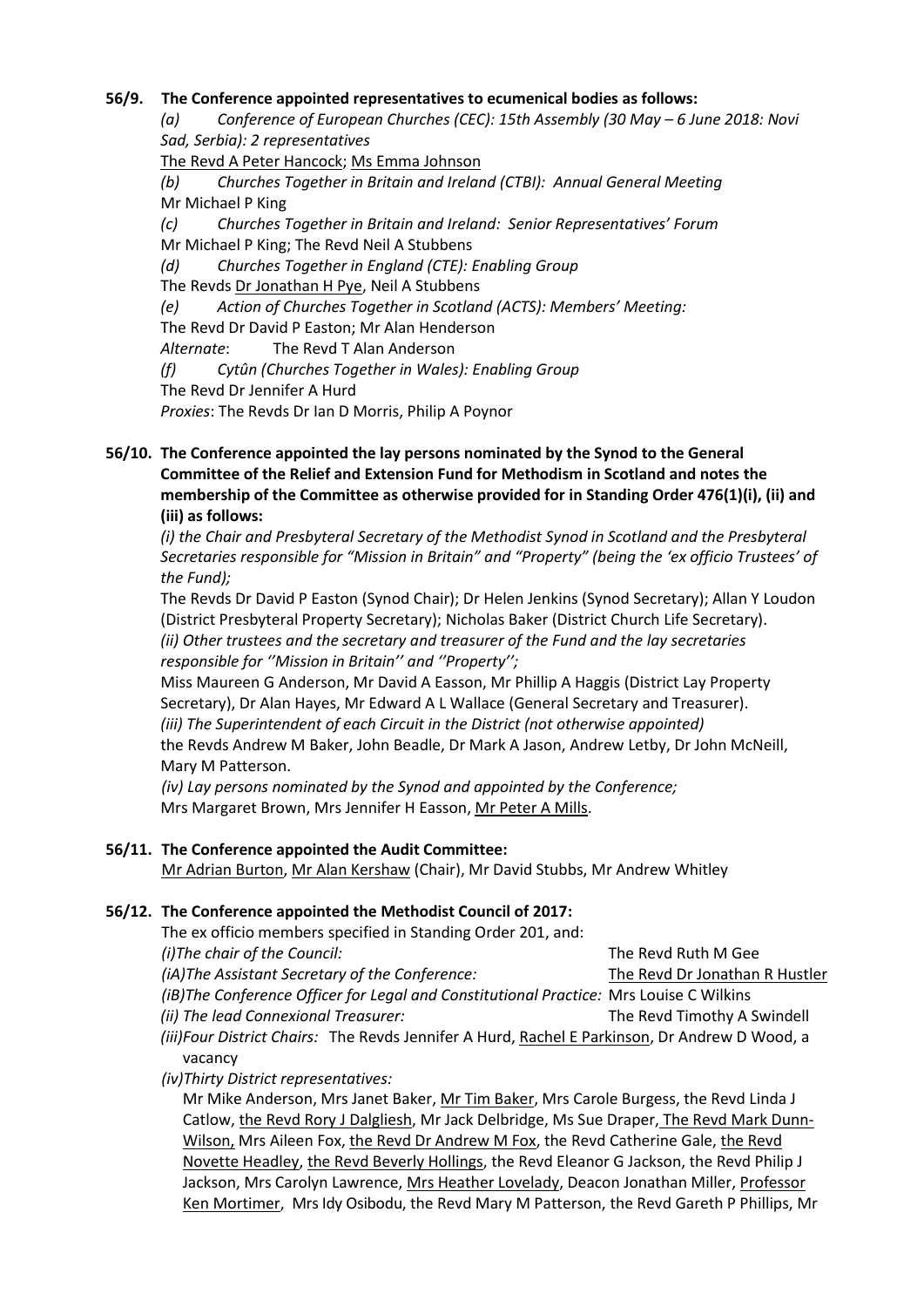Peter Prescott, Mrs Anne Pryke, the Revd Sally A Ratcliffe, the Revd Mary V B Shannahan, the Revd Peter D Sheasby, the Revd David Shirtliff, Mr Richard Wills, vacancies (Bristol, Cornwall, Lincolnshire, Northampton).

- *(v)The Connexional Secretary:* Mr Doug Swanney
- *(vi)The Chair and two members of the SRC:* Professor Peter Howdle, Mrs Heather Shipman, Dr Daleep S Mukarji
- *(viA) The Chair or Deputy Chair of the Ministries Committee*: Ms Gill M Dascombe
- *(vii)A representative of the Diaconal Order:* Deacon Karen McBride
- *(viii)Two representatives of the Youth Assembly:* Ms Gemma Curtis, Ms Ruth Hall
- *(ix)Two representatives of concerns of racial justice:* The Revd Olufemi R W Cole-Njie, the Revd Stephen J Poxon
- *(x)Up to four Conference-appointed persons.*

## **56/12A.The Conference delegated to the Council the appointment of a representative to the Council from the Chairs' Meeting and from the Birmingham District.**

## **56/13. The Conference directed that in accordance with Standing Order 210(2)(a) the Districts shall be represented on the Methodist Council of 2018 as follows:**

#### **By a presbyter or deacon:**

Cymru, Birmingham, Cumbria, Chester and Stoke-on-Trent, Cornwall, Darlington, Isle of Man, Newcastle upon Tyne, Lancashire, Northampton, Sheffield, Yorkshire North and East, Scotland, Shetland, Bedfordshire Essex Hertfordshire, South East.

#### **By a lay person:**

Wales, Bolton and Rochdale, Bristol, Channel Islands, East Anglia, Lincolnshire, Liverpool, Manchester and Stockport, Nottingham and Derby, Plymouth and Exeter, Southampton, Yorkshire West, Wolverhampton and Shrewsbury, London.

#### **56/14. The Conference appointed the following officers of the 2018 Conference:**

| <b>Representative Session</b>        |                          |
|--------------------------------------|--------------------------|
| Journal Secretary:                   | The Revd Jennifer M Dyer |
| Record Secretary:                    | Mr David Ridley          |
| Convener of the Memorials Committee: | Mr Martin Harker         |
| <b>Presbyteral Session</b>           |                          |

Record Secretary: The Revd Jennifer M Dyer

Assistant Record Secretary: The Revd Rosemarie E G Clarke

## **56/15. The Conference appointed the following officers of the Conference Diaconal Committee:** Recording Officer: Deacon Josephine F A Critchley Reporting Officer: Deacon Julie A Hudson

### **56/16. The Conference appointed the Ministries Committee:**

Mrs Jill Baker, Mr Peter Baffoe, Miss Sarah Cave, the Revd Olufemi Cole-Njie, Ms Gill M Dascombe (Deputy Chair), the Revd Dr Russell Herbert, the Revd Dr Jonathan R Hustler (Convener), Deacon Jennifer A J Jones, Mr Mike King, Deacon Michelle Legumi, Mrs Hayley Moss, the Revd Joanna R Rand, the Revd Dr Roger L Walton, the Revd Dr Andrew D Wood (Chair).

### **56/17. The Conference appointed the Trustees of Epworth Old Rectory:**

The Revd R Graham Carter (Chair until 31 December 2017), Mrs Sarah Friswell (Chair from 1 January 2018), Mr John Purdy (Secretary), the Revd Stuart Gunson (Treasurer), Ms Sarah Braisdell, Mrs Jenny Carpenter, Mr Barry Clarke, Mrs Linda Crossley, Professor William Gibson,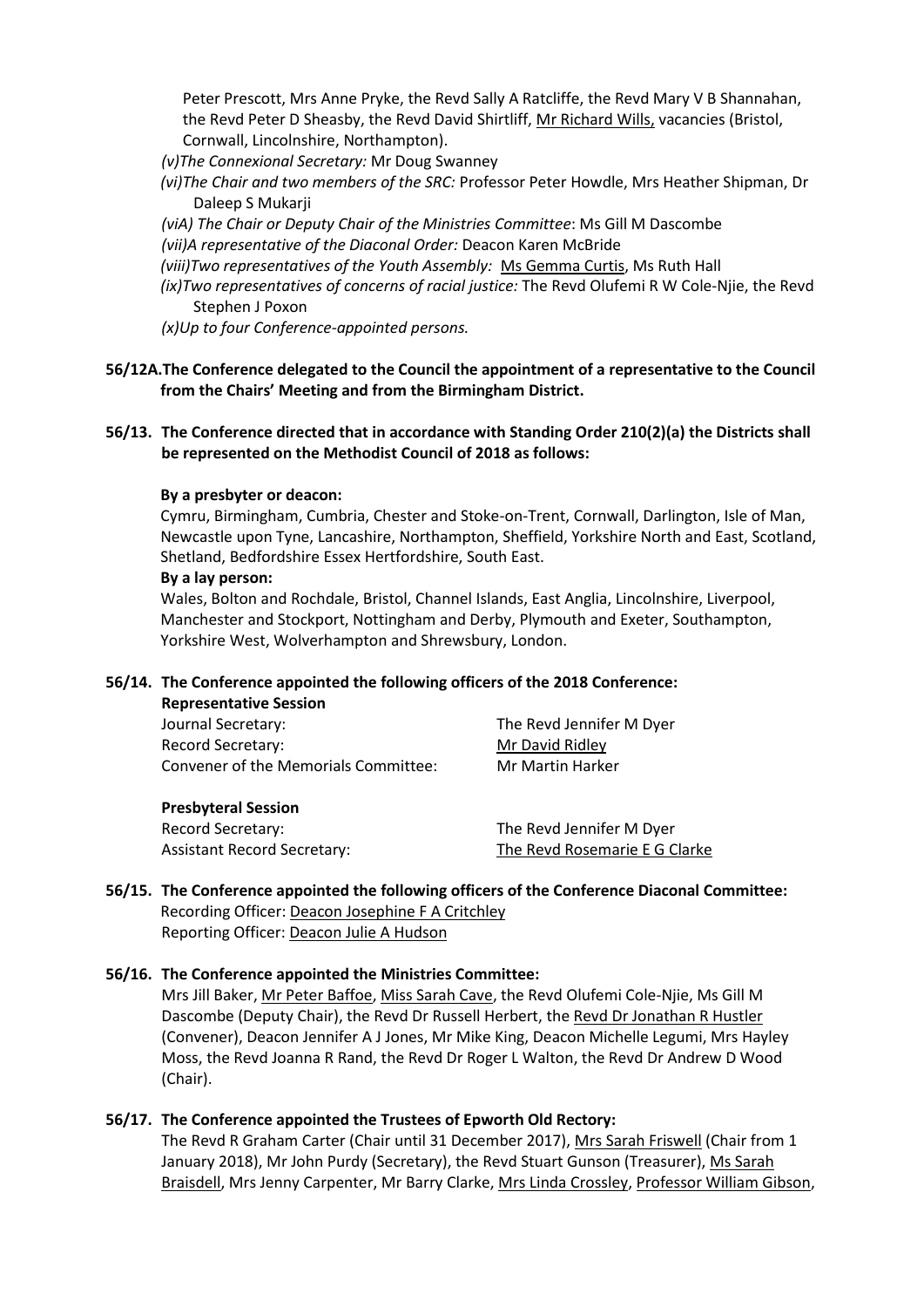Mr Roger Kuhnel, the Revd Angela Long, Mr Edward Mardell, Mr Doug Swanney, Ms Germaine Tuck, the Revd Ian R S Walker.

World Methodist Council Trustees: Bishop Ivan Abrahams, the Revd Dr John Beyers, the Revd Dr Fred Day, Mr Kirby Hickey, Archbishop Michael Kehinde Steven.

- **56/18. The Conference appointed the following persons as Directors of Westminster College Oxford Trust Ltd for a three year period from 1 September 2017:** Professor Beverley Clack, Dr Clive Norris.
- **56/19. The Conference reappointed Mrs Susan Howdle as a Director of Westminster College Oxford Trust Ltd for a further three year period from 1 September 2017, and resolves, under Article 36 of the Articles of Association of Westminster College Oxford Trust Ltd, that a period of one year's non-service upon the Board should not be required in relation to this reappointment.**

#### **Details of New Nominations (underlined above):**

| E Jane Allin                     | a church and circuit steward in the Taunton Deane and South Sedgemoor<br>Circuit and member of Plymouth and Exeter District Candidates' Committee.<br>Formerly a conveyancing solicitor she now works as the volunteer coordinator<br>for a charity.                                                                                  |
|----------------------------------|---------------------------------------------------------------------------------------------------------------------------------------------------------------------------------------------------------------------------------------------------------------------------------------------------------------------------------------|
| <b>Guy Austin-Bride</b>          | a deacon currently serving in the Chelsea, Hammersmith, and Fulham circuit.                                                                                                                                                                                                                                                           |
| Peter Baffoe                     | the Faith and Community Development Worker at South London Mission. He<br>is a member of the MDO Leadership Group and has served as Chaplain to the<br>Ministerial Candidates' Selection Committee.                                                                                                                                   |
| <b>Tim Baker</b>                 | nominated to the Council for the new Yorkshire West District.                                                                                                                                                                                                                                                                         |
| Sarah Braisdell                  | was employed by Methodist Women in Britain to catalogue their archive<br>material which is now stored at Epworth Old Rectory. She helped to produce<br>a display illustrating the history of the role of women in Methodism from<br>Susanna Wesley to the present day and has produced a resource pack related<br>to this exhibition. |
| <b>Adrian Burton</b>             | former member of the Strategy and Resources Committee, works for Lloyds<br>Bank in the area of compliance                                                                                                                                                                                                                             |
| Sarah Cave                       | Experience of ministry issues from the perspective of a Lay Stationing<br>Representative and a Synod Secretary                                                                                                                                                                                                                        |
| <b>Faith and Order Committee</b> |                                                                                                                                                                                                                                                                                                                                       |
| <b>Beverley Clack</b>            | Professor in the Philosophy of Religion at Oxford Brookes University and has<br>prior experience of the work of the Faith and Order Committee. She is<br>interested in exploring the way in which God can be communicated to a<br>secular world.                                                                                      |
| Westminster College Oxford Trust |                                                                                                                                                                                                                                                                                                                                       |

Beverley Clack Professor in the Philosophy of Religion at Oxford Brookes University. Her first degree is in Theology from Westminster College. From 2012-16 she was City Councillor for St Clements Ward in Oxford, and currently sits on the Education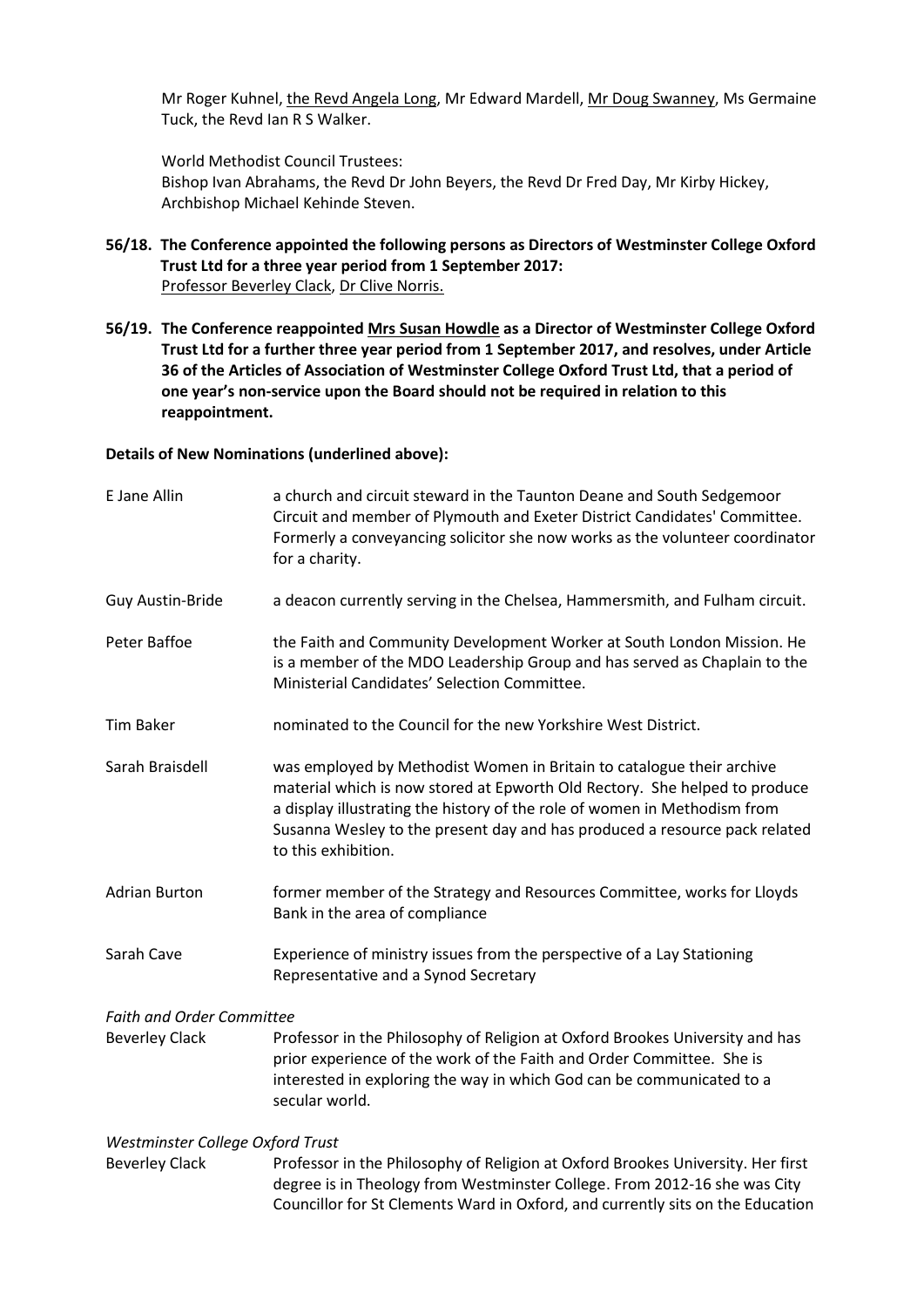|                       | Commission of the Labour Party. She is a member and church steward at<br>Cowley Road Methodist Church, Oxford.                                                                                                                                                                                                                                             |
|-----------------------|------------------------------------------------------------------------------------------------------------------------------------------------------------------------------------------------------------------------------------------------------------------------------------------------------------------------------------------------------------|
| <b>Alan Combes</b>    | presbyter in the Enfield Circuit and part of the leadership team of the<br>Cockfosters centre for spirituality. Prior to candidating for ordained ministry,<br>his career was in engineering and teaching, most recently as head of a<br>university department.                                                                                            |
|                       | Josephine F A Critchley Currently stationed in the North Fylde Circuit. Within the Lancashire District,<br>she is part of the Child Friendly Church Award team, convenes the Lay<br>Employees support group, and participates on the mission team alongside lay<br>and ordained colleagues.                                                                |
| Linda Crossley        | connexional President for Methodist Women in Britain (MWiB) in 2013-2015<br>and is a member of the Managing Trustees for the West Yorkshire District.<br>Her appointment will help to cement the partnership between the Rectory<br>and MWiB.                                                                                                              |
| Gemma Curtis          | nominated to the Council by 3Generate                                                                                                                                                                                                                                                                                                                      |
| Rory J Dalgliesh      | nominated to the Council by the York and Hull District                                                                                                                                                                                                                                                                                                     |
| Peter Dawe            | a retired teacher, a local preacher and served on the former Home Missions<br>and DSR boards. He is a magistrate and a school governor, and has served as a<br>local councillor and mayor of a London borough, and on the former GLC. He<br>brings very wide judicial and managerial experience in public life.                                            |
| David Djaba           | a lifelong Methodist who has served as a church and circuit steward, runs his<br>own business as a financial consultant. He has handled complaints and<br>grievance work in the course of his professional life, and is accustomed to<br>dealing with difficult people issues.                                                                             |
| <b>Beverley Duffy</b> | Lay Stationing Representative for the York and Hull District.                                                                                                                                                                                                                                                                                              |
| Mark Dunn-Wilson      | nominated to the Council by the Cornwall District.                                                                                                                                                                                                                                                                                                         |
| David Ellis           | brings great experience and wide perspective to complaints work. He<br>emphasises reconciliation and forgiveness, fundamental aspects of the<br>complaints procedure, as leading aspects of ministry.                                                                                                                                                      |
| L E Maree Farrimond   | feels called to continue her ministry of pastoral healing and wholeness<br>through involvement in the complaints process. She is particularly interested<br>in conflict resolution and reconciliation, key features of the process.                                                                                                                        |
| Andrew M Fox          | nominated to the Council by the Shetland District.                                                                                                                                                                                                                                                                                                         |
| Sarah Friswell        | passions lie in the promotion of heritage as a tool for mission and in<br>understanding our place in the world church (currently Chair of the Heritage<br>Committee and member of World Methodist Council, 2011-2016).<br>Professionally she has developed the visitor ministry at St Edmundsbury<br>Cathedral and currently at King's College, Cambridge. |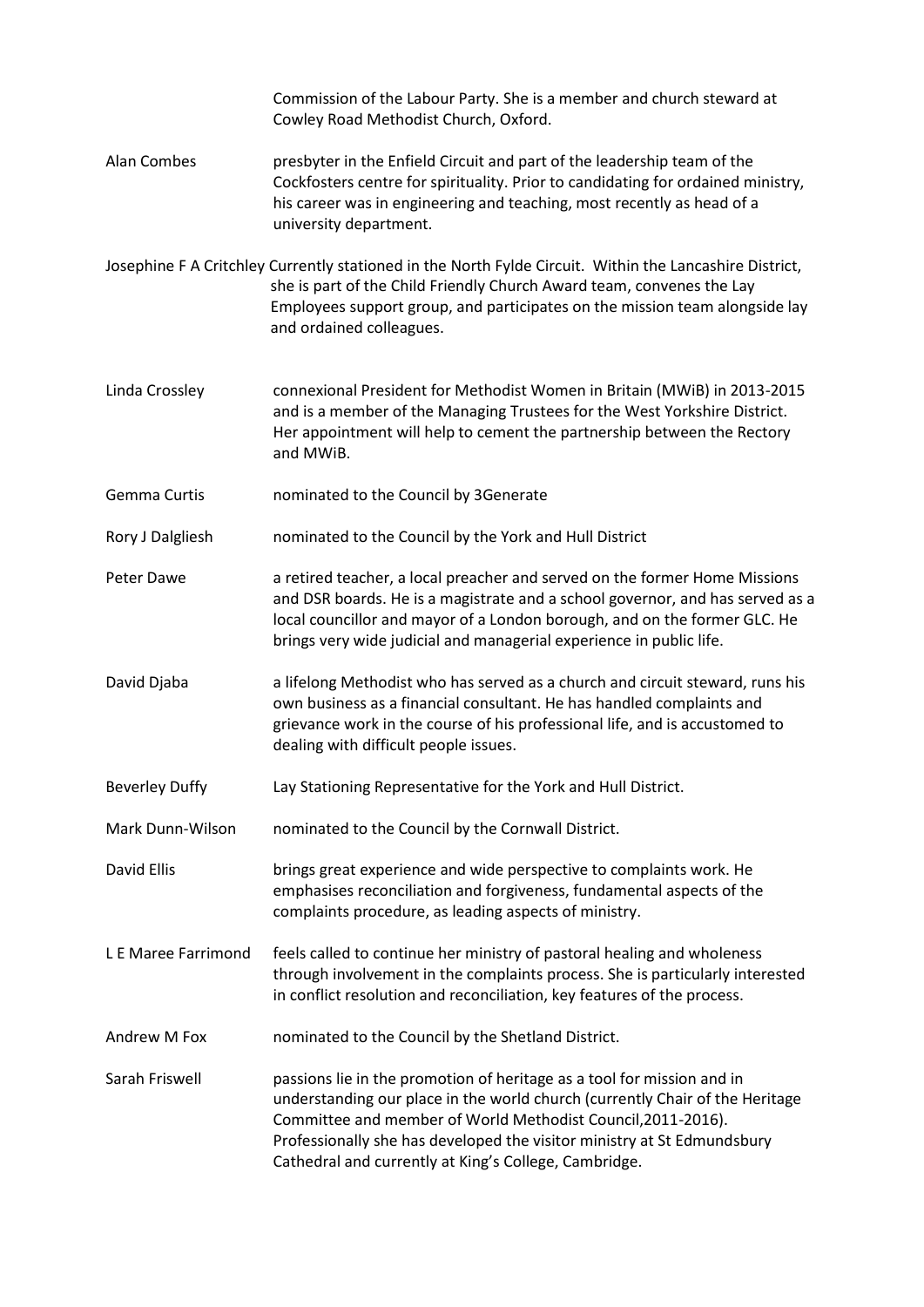| William Gibson          | professor of Ecclesiastical History at Oxford Brookes University and Director of<br>the Oxford Centre for Methodism and Church History.                                                                                                                                                                                                                                      |
|-------------------------|------------------------------------------------------------------------------------------------------------------------------------------------------------------------------------------------------------------------------------------------------------------------------------------------------------------------------------------------------------------------------|
| A Peter Hancock         | Long-standing awareness of CEC; studied in Strasbourg, fluent in German and<br>French.                                                                                                                                                                                                                                                                                       |
| Novette Headley         | nominated to the Council by the Northampton District.                                                                                                                                                                                                                                                                                                                        |
| <b>Beverly Hollings</b> | nominated to the Council by the Darlington District.                                                                                                                                                                                                                                                                                                                         |
| Susan Howdle            | a Past Vice-President of the Conference and a lawyer with experience in<br>higher education and in chairing a number of connexional bodies.                                                                                                                                                                                                                                  |
| Jonathan R Hustler      | Nominated to the Conference as Assistant Secretary of the Conference                                                                                                                                                                                                                                                                                                         |
| Emma Johnson            | Attended the 14th General Assembly; member of CEC Governing Board (2013-<br>18); recently living in Basel/Bâle; fluent in German.                                                                                                                                                                                                                                            |
| Alan Kershaw            | a Fellow of Institute of Chartered Accountants in England and Wales (ICAEW),<br>currently working as Finance Director of a manufacturing company in the<br>North West. He is a Worship Leader and member of the Circuit Meeting.                                                                                                                                             |
| John Lampard            | a supernumerary presbyter in the City Road circuit and a former Connexional<br>Local Preachers' Secretary. In the absence of a Ministerial Coordinator for<br>Oversight of Ordained Ministries within the Team, he has agreed to serve as<br>Secretary to this committee.                                                                                                    |
| <b>Henry Lewis</b>      | has been a presbyter for ten years and was a senior social services manager<br>for over twenty years. He has considerable experience of complaints work. He<br>is a member of the Connexional Safeguarding Committee, sits on safeguarding<br>panels, and undertakes safeguarding risk assessments for the Church.                                                           |
| Angela Long             | superintendent minister of the Epworth and Scunthorpe Circuit and minister<br>at Wesley Memorial Church, Epworth which is a key part of the Wesley<br>heritage story related to Epworth Old Rectory.                                                                                                                                                                         |
| <b>Heather Lovelady</b> | nominated to the Council by the Liverpool District.                                                                                                                                                                                                                                                                                                                          |
| Peter A Mills           | Nominated by the Scotland Synod as a trustee of the Relief and Development<br>Fund for Methodism in Scotland.                                                                                                                                                                                                                                                                |
| Ken Mortimer            | nominated to the Council by the Bristol District.                                                                                                                                                                                                                                                                                                                            |
| Gillian M Newton        | Chair of the Sheffield District.                                                                                                                                                                                                                                                                                                                                             |
| <b>Clive Norris</b>     | a management accountant, who ended his career as a Whitehall civil servant<br>with senior roles in finance and human relations. More recently he has been<br>attached to the Oxford Centre for Methodism and Church History at Oxford<br>Brookes where he completed his PhD, A member of Putney Methodist Church,<br>he is also a trustee of the Southlands Methodist Trust. |
| Faith Nyota             | a presbyter currently serving as Superintendent of the Purley circuit. Having<br>ministered on three continents, she brings to the committee considerable<br>cross-cultural experience; she has been a member of a Regional Oversight                                                                                                                                        |